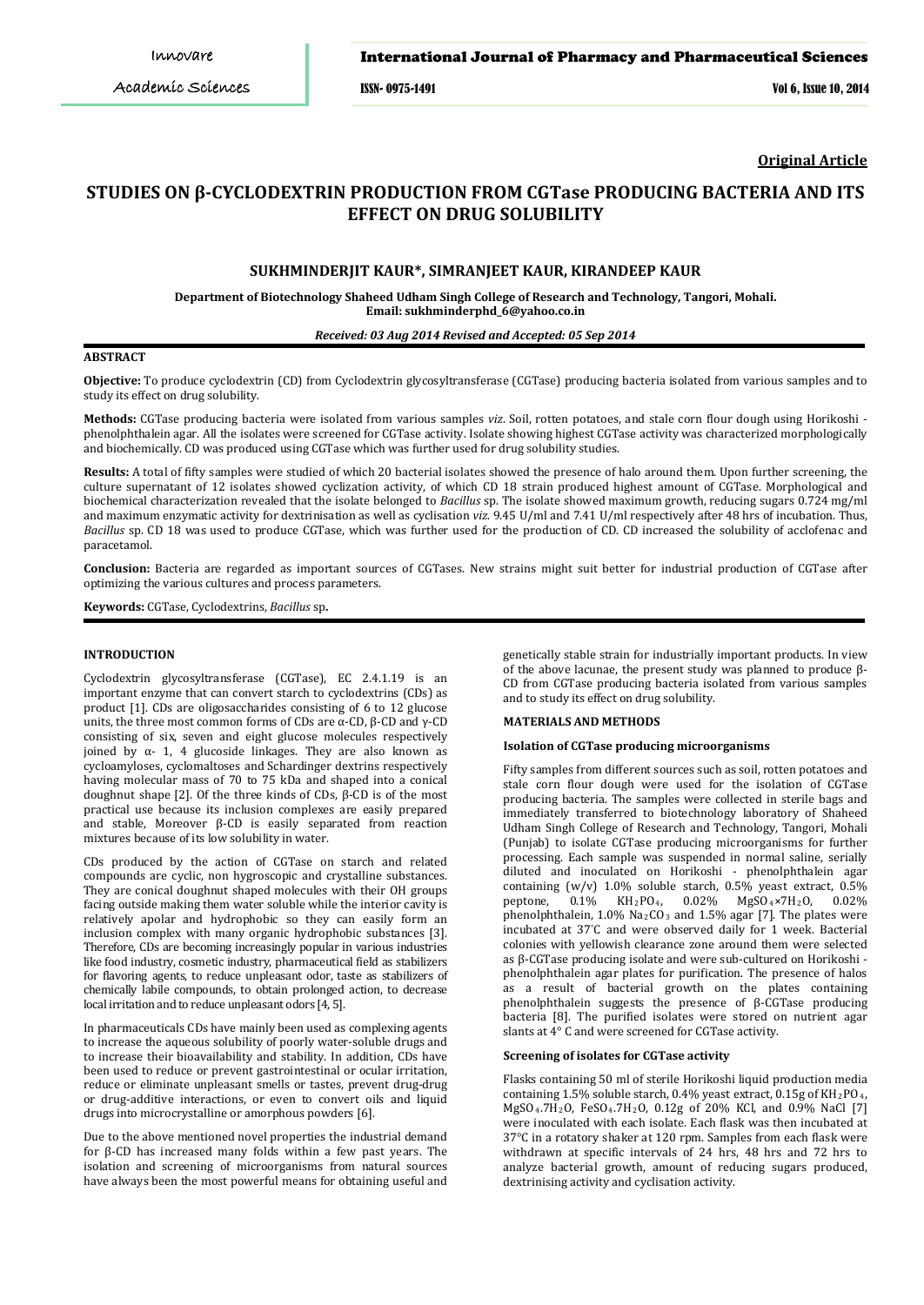The bacterial growth was determined by recording the absorbance for samples at 600 nm at intervals of 24, 48 and 72 hrs. Thereafter the samples were centrifuged at 5000 rpm for 30 mins and the supernatant was used for determining amount of reducing sugars, dextrinising activity and cyclisation activity in order to isolate the best growing CGTase producing microorganisms. Concentration of reducing sugars in the supernatant was determined using the dinitrosalicylic acid method.

# **Dextrinising activity**

Dextrinisation was assayed using soluble potato starch as substrate and by measurement of the decrease in iodine-staining power [9]. Briefly, 0.1 ml of supernatant was mixed with 0.5 ml of 1% starch solution and 0.4 ml of 0.1 M citrate buffer (pH 6.0). The tubes were incubated in a water-bath at 50°C for 10 min. The reaction was terminated with 0.5 ml of 1M HCl. Then 0.1 ml of 4 mM iodine in 30 mM potassium iodide was added and then diluted to 10 ml with water. Besides the samples, a negative control was also maintained which did not contain the enzyme solution. The starch-iodine complex absorption was read at 620 nm using UV-VIS spectrophotometer. Dextrinising activity was defined as the number of dextrin units produced by the breakdown of starch by the enzyme per unit time.

#### **Cyclisation activity**

Cyclisation activity was measured in each sample using phenolphthalein [10]. Briefly 5 ml of the supernatant and 5 ml of  $1\%$ starch solution were mixed in a test tube and kept in a water bath at 50°C for 30 mins. Samples were taken periodically from the test tubes and inactivated in water bath at 100°C for 5 mins. The concentration of cyclodextrin was measured by the addition of 2.5 ml of 3 mM phenolphthalein solution to 0.5 ml of inactivated samples. The absorbance of the final solution was analyzed in spectrophotometer at 550 nm. The amount of β-CD produced was estimated from the standard graph prepared by varying concentration of β-CD. A unit of enzymatic activity was defined as the quantity of enzyme that produces one μmol of cyclodextrin per minute under standard conditions. Maximum CGTase producing microorganism was identified and characterized on the basis of both morphological as well as biochemical tests.

### **Characterization of isolates**

The bacterial isolates were examined for colony morphology, cell shape as per standard procedures [11]. A series of biochemical tests were performed for characterization of bacterial strain [12].

### **β-Cyclodextrin Production**

Cyclodextrin production using CGTase was carried out using soluble potato starch [13]. Briefly soluble potato starch was dissolved in phosphate buffer (pH 7) to which culture supernatant containing CGTase was added. The reaction mixture was incubated at 45o C for 24 h in shaking conditions. After 24 h the enzyme reaction was stopped by boiling the mixture for 10 mins in a water bath. To eliminate oligosaccharides the mixture was filtered through a 0.45 µm membrane filter.

The filtered sample was analyzed by HPLC system using Aminex-HPX-42-A column. The elute containing β-CD was crystallized using toluene [14]. The precipitants obtained were stored at 4°C and were used for studying the effect of β-CD on the solubility of two drugs i. e. aceclofenac and paracetamol.

#### **Estimation of drug solubility**

Effect of CD on drug solubility was studied by phase solubility method [15]. 5 mg of each drug was added to 10 ml of distilled water containing variable amount of CD (0-10 mg). The suspensions were then shaken in the rotary shaker for 72 h. After shaking, the solutions were filtered through  $0.45$  µm membrane filter and the concentration of the drug was determined spectrophotometrically at 248 nm. The amount of drug was calculated from standard curve prepared with the increasing concentration of drug dissolved in distilled water.

#### **Preparation of inclusion complexes and estimation of drug content**

Inclusion complexes of drug and cyclodexrin were prepared by kneading method. Initially cyclodextrin was added to the mortar and then the small quantity of 50% ethanol was added while triturating to get slurry like consistency. Then drugs were incorporated into the slurry and tirturation was further continued for one hour. Slurry was then air dried at 25o C for 24 h. The drug content in drug-cyclodextrin complex was analysed spectrophotometrically at 248 nm.

### **RESULTS AND DISCUSSION**

Cyclodextrin glycosyltransferase (CGTase) are extracellular bacterial enzymes that are closely related with the rest of amylolytic enzymes which cleave  $\alpha$ -1, 4 bonds in starch and concomitantly linking the reducing and non-reducing ends to produce cyclic molecules known as CDs [16]. CGTase involve intermolecular transglycosylation that consists of coupling and disproportionation reactions, as well as the hydrolytic action on starch and cyclisation reactions. CDs can encapsulate other hydrophobic organic substances, adding solubilisation in water. The present study was planned to isolate a CGTase producing bacteria from different sources with a high yield followed by its characterization. After production of CGTase, β-CD was prepared, which was further used to study its effect on drug solubility. A total of 50 samples were processed for isolation of CGTase producing bacteria of which 20 (40%) isolates showed halos around them. These 20 strains were further screened for CGTase production. The culture supernatant of 12 isolates did not show much hydrolytic activity, however showed cyclization activity. Of these strains CD 18 strain produced the highest amount of CGTase. Thus, CD 18 was selected as CGTase producer for further studies.

As CD 18 was found to show maximum CGTase activity, the time course optimum for the enzyme production was analyzed. It was found that CD 18 showed maximum growth of 2.273, producing maximum amount of reducing sugars 0.724 mg/ml and possess maximum enzymatic activity for dextrinisation as well as cyclisation *viz.* 9.45 U/ml and 7.41 U/ml respectively after 48 hrs of incubation (Fig. 1). After 24 hrs cyclization activity was however not observed. The enzymatic activity of the isolates increased as the incubation time increased to 48 hrs and thereafter it again decreased.

| Table 1: Morphological and Biochemical characters shown by CD 18 |
|------------------------------------------------------------------|
|------------------------------------------------------------------|

| <b>Biochemical test</b>    | <b>Reaction</b> |  |
|----------------------------|-----------------|--|
| Colony colour              | Yellow          |  |
| Colony elevation           | Slighty raised  |  |
| Colony margin              | Regular         |  |
| Gram reaction              | $+ve$           |  |
| Cell shape                 | Rod             |  |
| Spore staining             | $+ve$           |  |
| Motiliy test               | $+ve$           |  |
| Catalase test              | $+ve$           |  |
| Methyl red test            | $+ve$           |  |
| Voges-proskeaur test       | -ve             |  |
| Indole test                | -ve             |  |
| Nitrate reduction test     | $+ve$           |  |
| Citrate utilization test   | $+ve$           |  |
| Gelatin liquefication test | $+ve$           |  |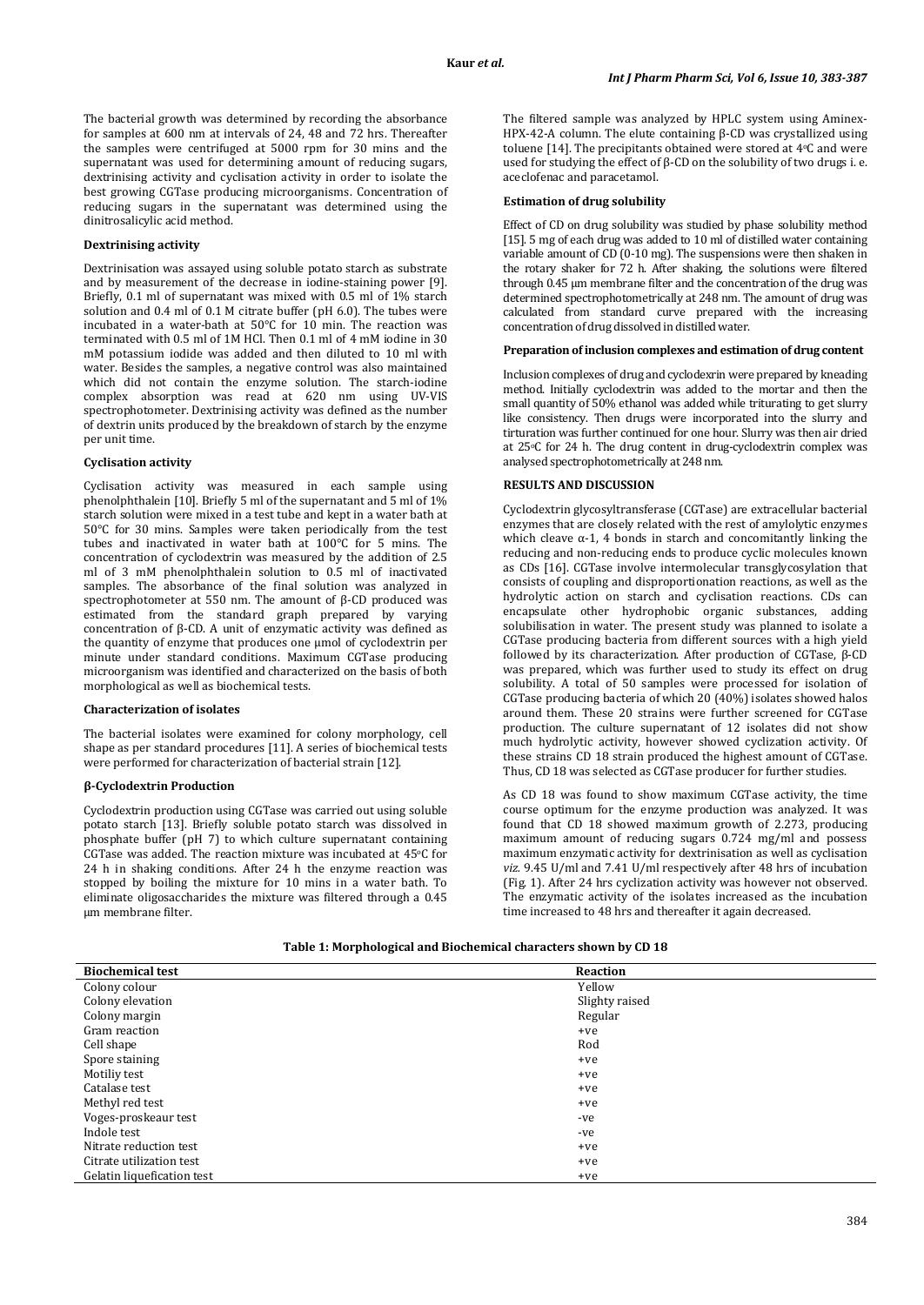

**Fig. 1: Bacterial growth (A), amount of reducing sugars (B), dextrinising activity (C) and cyclization activity (D) shown by CD 18**

The morphological and biochemical characters shown by CD 18 are shown in Table 1. The result indicated that the strain was Gram positive. Rod shaped and produced endospore. The isolate was motile, was positive for catalse, methyl red, nitrate reduction and citrate utilization but was negative for indole test and vogesproskeur test. The isolate hydrolysed gelatin and starch. The isolate was found to belong to *Bacilus* sp.

CGTase producing micro organisms have also been isolated by various other researchers from different sources like rotten potatoes [17], alkaline soil [8], Soda Lake [18], maize and amaranth starch [19], roots of cassava, corn, potato, bean, sugar cane, soya and pumpkin [9]. The genus *Bacillus* sp. Has remained the main source of bacterial CGTase that can be isolated from various sources.

The results contained in literature follow a different pattern where the enzyme synthesis began from the early exponential phase and maximum CGTase production was observed at 22-36 hr of incubation [20]. CGTase production by *B. cereus* was at its peak during the 16-20 hr of incubation period [21]. A similar results for cell growth and CGTase activity of *B. circulans* was reported by [17]. While *B. circulans* exhibited maximum cyclisation activity after 40 hr of incubation of growth with a long lag period [10] which was found to be in alignment with our results. A study by [22] suggested 36 hr of incubation to be the optimum time period.

CGTase enzyme was produced from *Bacillus* sp. CD 18 and was used for β-CD production. β-CD was successfully produced after 24 h of incubation by using soluble potato starch as substrate. The cyclodextrin produced was purified using HPLC system (Aminex-HPX-42-A column). Elute was precipitated by using toluene for the production of CD. Cyclodextrin has been produced in many studies by researchers using starch as substrate. CDs were produced after 24 hrs of incubation by using soluble starch as substrate [23]. In an another study by [18] produced β-CD using *Amphibacillus* sp. NPST-

10. Cyclodextrin thus obtained was used to study its effect on drug solubility as CDs have unique property to form inclusion complexes due to their cyclic structure.

The phase solubility diagrams of Aceclofenac and paracetamol versus varying concentrations of CD were prepared. As shown in Fig. 2, it was found that solubility of Aceclofenac increased with increasing concentration of β-CD. Phase solubility diagram was studied by [24] and have shown that the aqueous solubility of nimodipine was increased linearly with the increased concentration of CD. The increase in solubility of paracetamol was also observed with the increasing concentration of CD as shown in Fig. 3.



**Fig. 2: Phase solubility diagram for Aceclofenac**

The drug content of the sample was calculated. The drug content of aceclofenac was found to be 2.6 µg/ml (Fig. 4). The drug content of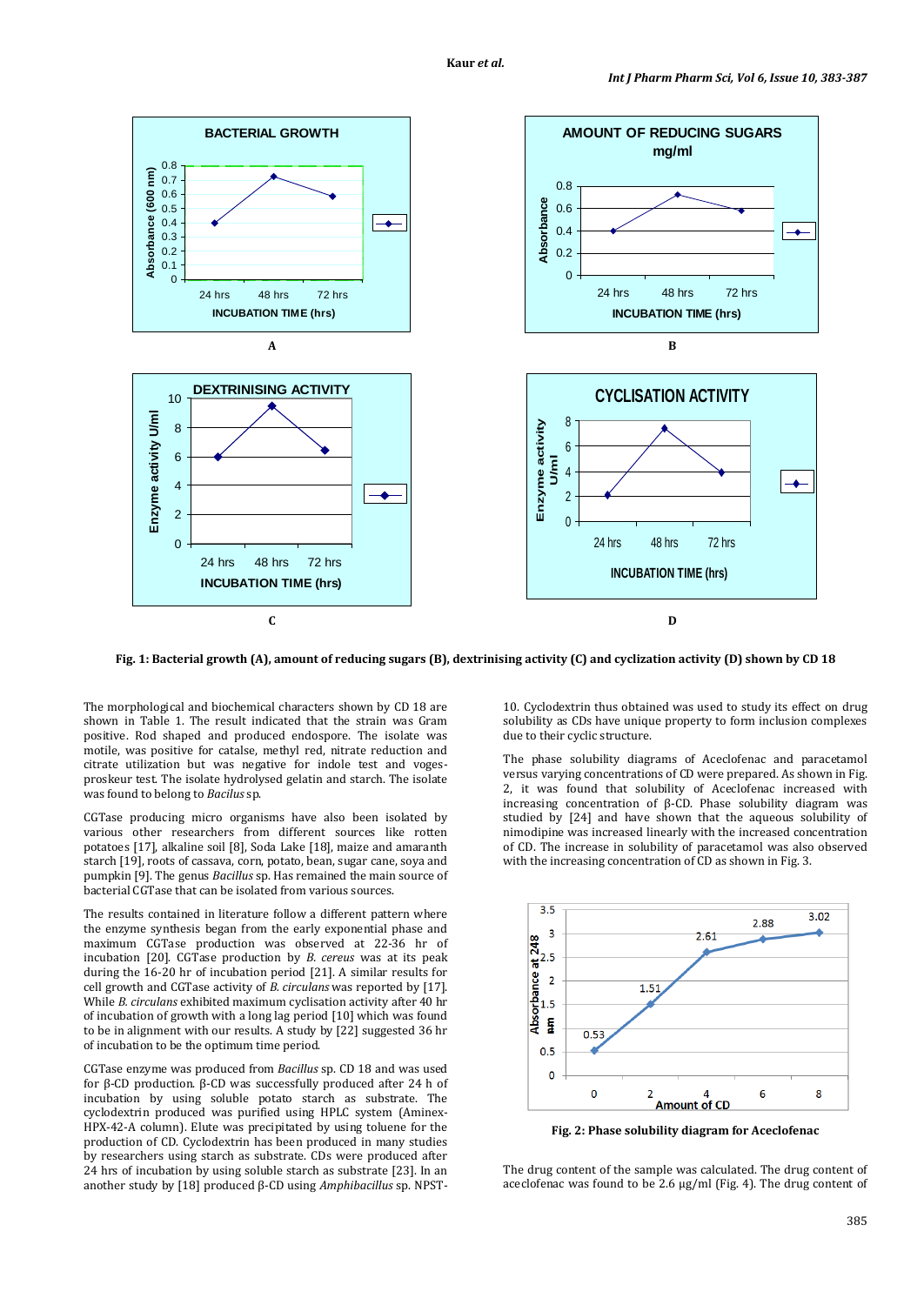paracetamol was found to be 2.9 µg/ml as shown in Fig. 5. Cyclodextrins are able to form inclusion complexes with poorly water soluble drugs and have been shown to improve pharmaceutical properties like solubility, dissolution rate, bioavailability, stability and even palatability without affecting their intrinsic lipophilicity or pharmacological properties [25].



**Fig. 3: Phase solubility diagram for Paracetamol**



**Fig. 4: Drug content estimation of Aceclofenac**



**Fig. 5: Drug content estimation of Paracetamol**

Several methods have been reported in the literature to enhance the aqueous solubilities of poorly water-soluble drugs. A number of poorly water-soluble drugs have been solubilized by use of various hydrotropic solutions and organic solvents. But the organic solvents suffer from drawbacks such as higher cost, toxicity and sources of pollution. The two salts aceclofenac and paracetamol are poorly soluble in water [26]. Aceclofenac has been shown to have potent analgesic and anti-inflammatory activities and due to its preferential cox-2 blockade it has better safety than conventional NSAIDs with respect to adverse effects on gastrointestinal and cardiovascular system. Paracetamol is a widely used over-the-counter analgesic (pain reliever) and antipyretic (fever reducer). It is commonly used for the relief of headaches, other minor aches and pains. pH dependent aqueous solubility and dissolution of nevirapine via complexation with β-CD was reported. It has been reported by [28]

that CD enhanced solubilization of poorly soluble drugs sulfamethoxazole and trimethoprim by CD. The aqueous solubility of cyclosporine A was increased by 10 and 80 fold in the presence of α-CD and HP β-CD, respectively [29].

#### **CONCLUSIONS**

In the present study, 20 isolates showing halo zone in Hrikoshiphenolphthalein media were screened for CGTase production. CD 18 showed highest CGTase production as shown by bacterial growth, hydrolytic activity, dextrinising activity and cyclization activity and was found to belong to *Bacillus* sp. CD was prepared on lab scale and was precipitated. The CD thus obtained was found to increase solubility of aceclofenac and paracetamol.

#### **CONFLICT OF INTEREST**

None

#### **ACKNOWLEDGEMENT**

The study was carried out by the internal grants of the Institute. We are indebted to the management of Shaheed Udham Singh Group of Institutes for providing the infrastructure and grants required for conducting the study.

#### **REFERENCES**

- *1.* Han R, Li J, Shin HD, Chen RR, Du G, Liu L *et al*. Recent advances in discovery, heterologous expression and molecular engineering of cyclodextrin glycosyltransferase for versatile applications. Biotechnol Adv 2014;32:415-28.
- *2.* Kitcha S, Maneerat S, Cheirsilp B. β-Cyclodextrin glycosyltransferase from a newly isolated alkalophilic *Bacillus*  sp. C26. Songklanakarin J Sci Tech 2008;30:723-8.
- 3. Valle EM. Cyclodextrins and their uses: a review*.* Process Biochem 2004;39:1033-46.
- 4. Loftsson T, Duchene D. Cyclodextrins and their pharmaceutical applications. Int J Pharmacol 2007;329:1–11.
- 5. More SS, Niraja RN, Evelyn C, Byadgi AM, Shwetha V, Mangaraj, SD. Isolation, Purification and biochemical characterization of cgtase from *bacillus halodurans.* croatian j. food technol. Biotechnol Nut 2012;7:90-7.
- 6. Tiwari G, Tiwari R, Rai AK. Cyclodextrins in delivery systems: applications. J Pharm Bioallied Sci 2010;2:72–9.
- 7. Horikoshi K, Akiba T. Alkalophilic microorganisms, a new microbial world, Springer. Berlin 1982;23:276.
- 8. Menocci V, Goulart AJ, Paul RA, Olga TA, Marques DP, Contiero JMR. Cyclodextrin glycosyltransferase production by new *Bacillus* sps strain isolated from Brazilian soil. Braz J Microbiol 2008;39:682-8.
- 9. Higuti IH, Grande SW, Sacco R, Nascimento AJ. Isolation of alkalophilic cgtase-producing bacteria and characterization of cyclodextrin-glycosyltransferase. Braz Arch Boil Technol 2003;46:183-6.<br>10. Maleka MJ,
- 10. Maleka MJ, Korpela TK, Puisto J, Laakso SV. Nonchromatographic cyclodextrin assays: evaluation of sensitivity, specificity and conversion mixture applications. I Agric Food Chem 1988;36:83-8.
- 11. Bergey DH, Robert SB. Bergey's Manual of Determinative Bacteriology. Williams & Wilkins Co: Baltimore; 1957.
- 12. Cappuccino JG, Shermann N. Microbiology: a laboratory manual. Pearson Education Dorling: Kindersley, India; 2009.
- 13. Zhekova BY, Pishtiyski IG, Stanchev VS. Investigation on cyclodextrin production with cyclodextrin glucanotransferase from *bacillus megaterium.* Food Technol Biotechnol 2008;46:328–34.
- 14. Chordiya MA, Senthil kumaran K. Cyclodextrin in drug delivery: a review. J Pharm Pharm Sci 2012;1:19-29.
- 15. Higuchi T, Connors KA. Phase solubility techniques. Adv Anal Chem Instrum 1965;4:117–212.
- 16. Zouari DA, Kammoun R, Jemli S, Chouayekh H, Bejar S. Secretion of cyclodextrin glycosyltransferase in *E. coli* using *Bacillus subtilis* lipase signal peptide and optimization of culture media*.* IJEB 2012;50:72-9.
- 17. Rosso AM, Ferrarotti SA, Krymkiewicz N, Nudel BC. Optimisation of batch culture conditions for cyclodextrin